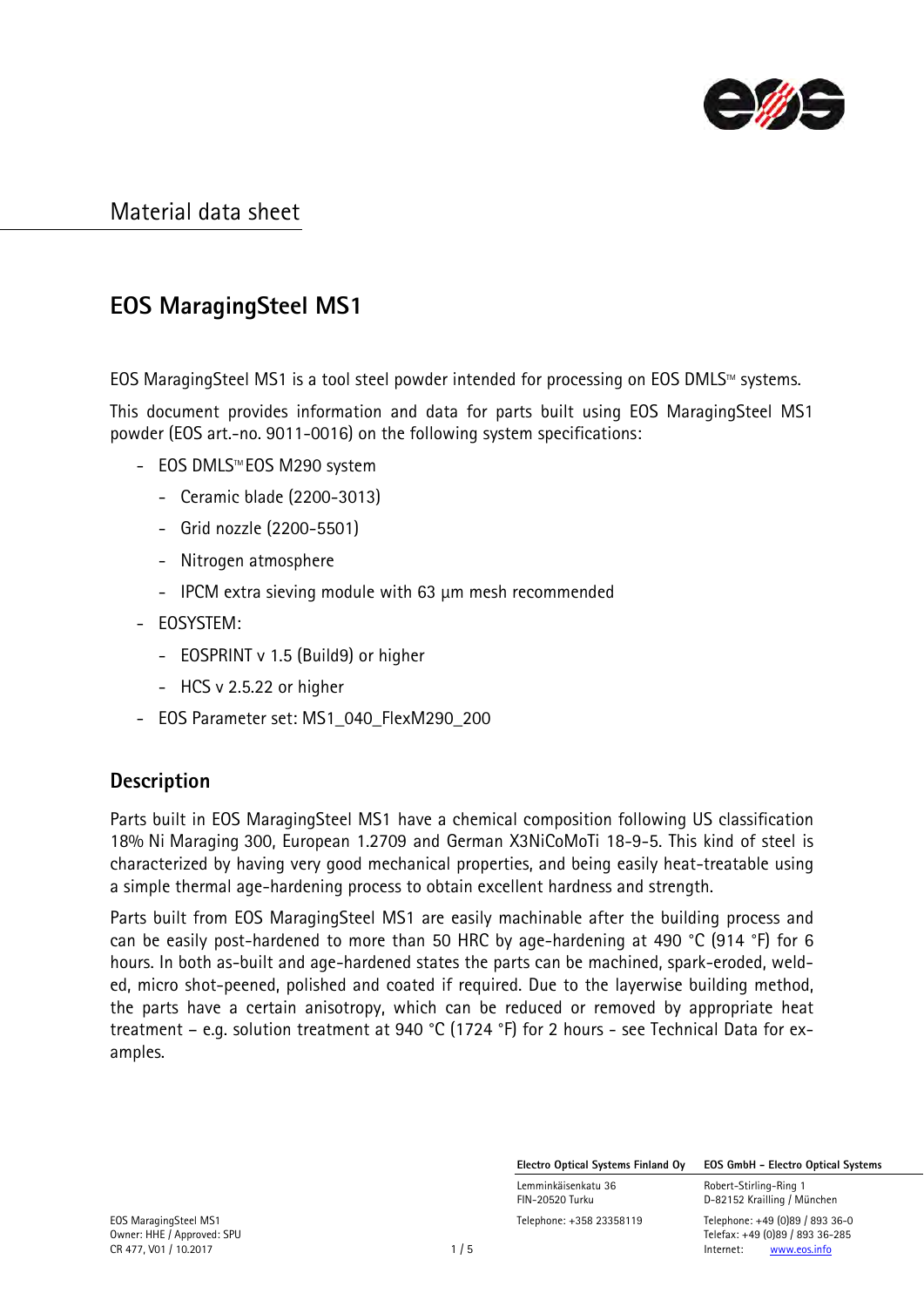

## **Technical Data**

### **Powder properties**

The chemical composition of the powder (wt-%):

#### **Material composition**

| Element             | Min     | Max      |
|---------------------|---------|----------|
| Fe                  | Balance |          |
| Ni                  | 17.00   | 19.00    |
| $\mathop{{\rm Co}}$ | 8.50    | 9.50     |
| Mo                  | 4.50    | 5.20     |
| Ti                  | 0.60    | 0.80     |
| Al                  | 0.05    | 0.15     |
| Cr                  | -       | 0.50     |
| Cu                  |         | $0.50\,$ |
| $\mathsf C$         |         | 0.03     |
| Mn                  |         | 0.10     |
| Si                  |         | 0.10     |
| ${\sf P}$           |         | 0.01     |
| $\mathsf S$         |         | 0.01     |

### **Max. particle size**

 $> 63 \mu m$  [1] max 0.5 wt.-%

[1] Sieve analysis according to ASTM B214.

**Electro Optical Systems Finland Oy EOS GmbH - Electro Optical Systems**

Lemminkäisenkatu 36 Robert-Stirling-Ring 1

D-82152 Krailling / München Telefax: +49 (0)89 / 893 36-285<br>2 / 5 <br>Internet: www.eos.info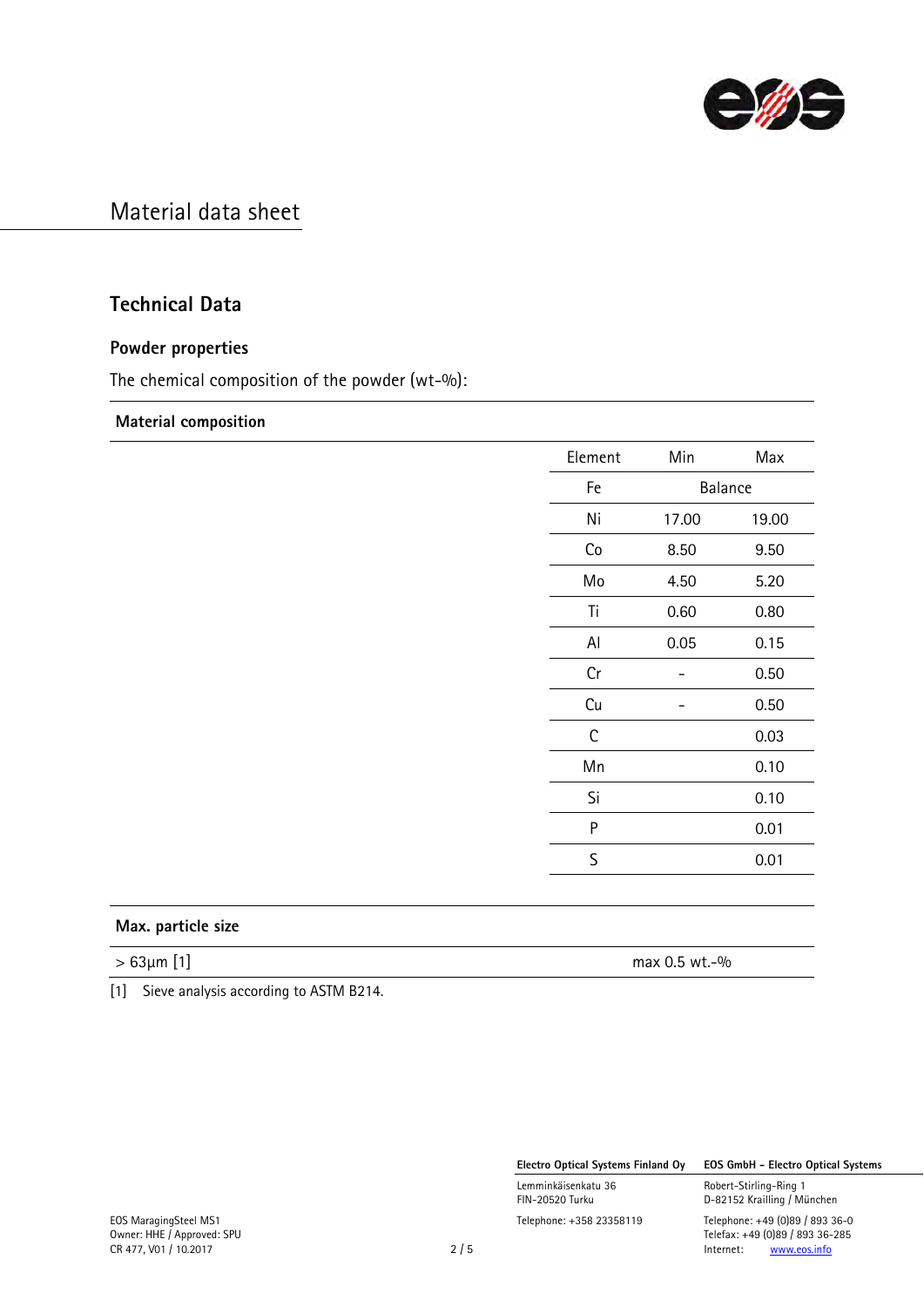

#### **General process data**

| Layer thickness | 40 µm                                          |  |  |
|-----------------|------------------------------------------------|--|--|
| Volume rate [2] | 4.2mm <sup>3</sup> /s (15.2cm <sup>3</sup> /h) |  |  |

[2] The volume rate is a measure of build speed during laser exposure of the skin area. The total build speed depends on this volume rate and many other factors such as exposure parameters of contours, supports, up and downskin, recoating time, Home-In or LPM settings.

#### **Physical and chemical properties of parts**

| Part density [3]                         | 8.0-8.1 g/cm <sup>3</sup> |
|------------------------------------------|---------------------------|
| Part accuracy [4]                        |                           |
| Small parts                              | Approx. $\pm$ 50 µm       |
| Large parts                              | Approx $\pm$ 0.1 %        |
| Min. wall thickness [5]                  | Approx. 0.3 - 0.4 mm      |
| Surface roughness after shot peening [6] |                           |

Ra 4-6.5 µm; Rz 20-50 µm

[3] Weighing in air and water according to ISO 3369.

- [4] Based on users' experience of dimensional accuracy for typical geometries, e.g.  $\pm$  50 µm when parameters can be optimized for a certain class of parts or  $\pm$  0.1% when building a new kind of geometry for the first time or building larger parts. Part accuracy is subject to appropriate data preparation and postprocessing.
- [5] Mechanical stability is dependent on geometry (wall height etc.) and application.
- [6] Measurement according to ISO 4287. Due to the layerwise building the roughness strongly depends on the orientation of the surface, for example sloping and curved surfaces exhibit a stair-step effect.

## **Hardness in heat treated status [7]**

| Hardness Rockwell C [8] |  | 50-57 HRC                                                                                                        |  |
|-------------------------|--|------------------------------------------------------------------------------------------------------------------|--|
|                         |  | [7] Heat treatment procedure: solution treatment at 940 °C (1724 °F) for 2 hours, air cooling + ageing at 490 °C |  |

[7] Heat treatment procedure: solution treatment at 940 °C (1724 °F) for 2 hours, air cooling + ageing at 490 °C for 6 hours, air cooling.

[8] Rockwell C (HRC) hardness measurement according to EN ISO 6508-1 on polished surface.

**Electro Optical Systems Finland Oy EOS GmbH - Electro Optical Systems**

Lemminkäisenkatu 36 Robert-Stirling-Ring 1 FIN-20520 Turku D-82152 Krailling / München EOS MaragingSteel MS1 Telephone: +358 23358119 Telephone: +49 (0)89 / 893 36-0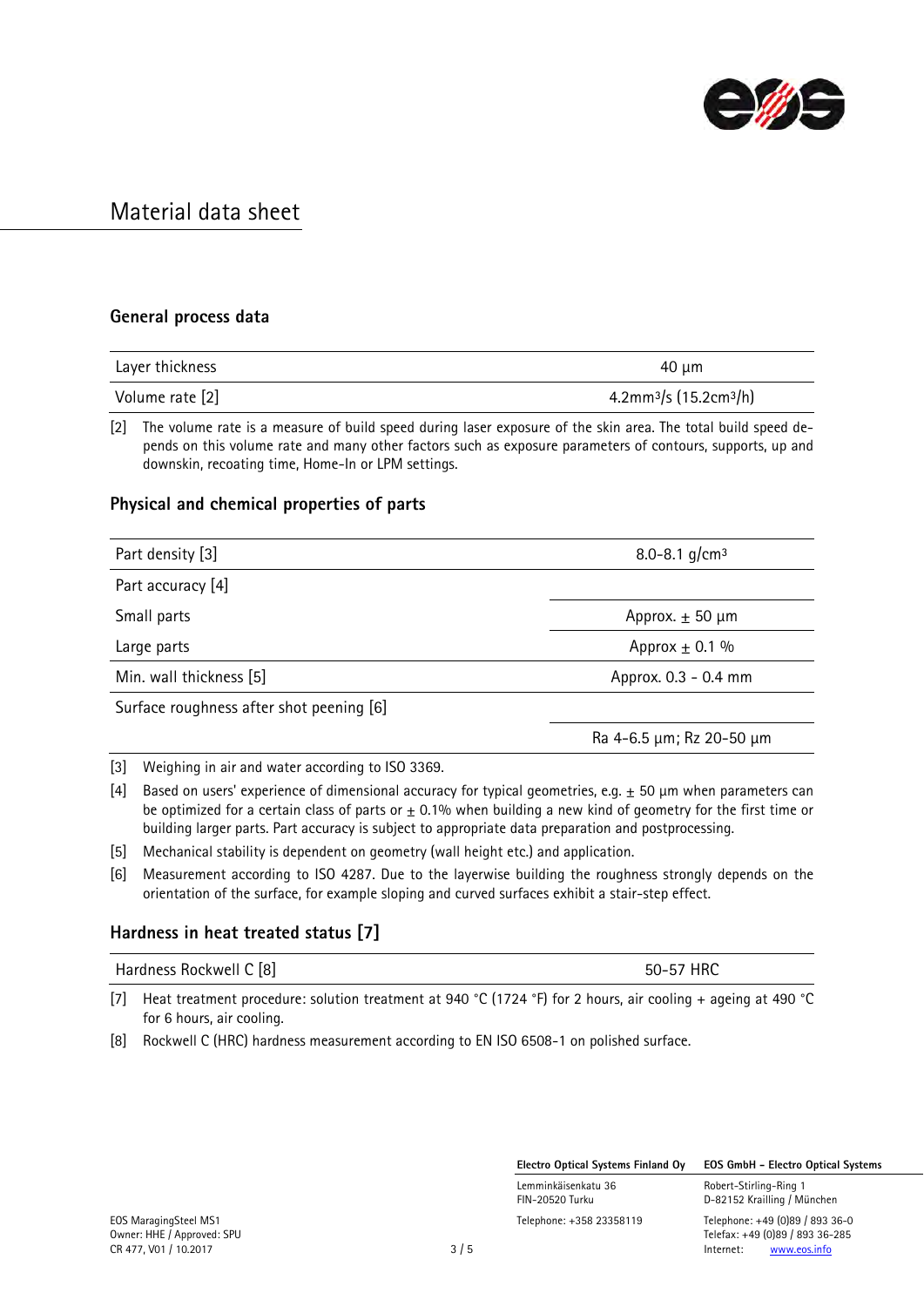

## **Tensile properties at room temperature [9, 10, 11]**

|                               | Heat treated [7] |                 |
|-------------------------------|------------------|-----------------|
|                               | Horizontal       | <b>Vertical</b> |
| Ultimate tensile strength, Rm | 2080 MPa         | 2080 MPa        |
| Yield strength, Rp0.2         | 2010 MPa         | 2000 MPa        |
| Elongation at break, A        | $4\frac{0}{0}$   | $4\frac{0}{0}$  |

[9] Tensile testing according to. ISO 6892-1 B10, proportional test pieces, diameter of the neck area 5 mm (0.2 inch) , original gauge length 25 mm (1 inch). Results are derived from the validation data made with EOS M290 system and two powder LOTs.

[10] Solution and ageing treatments are needed in order to achieve corresponding mechanical properties. The numbers are average values determined from samples with horizontal and vertical orientation respectively.

[11] Mechanical properties depend on the thermal load of particular job layout as well as the positioning on the platform.

**Electro Optical Systems Finland Oy EOS GmbH - Electro Optical Systems**

Lemminkäisenkatu 36 Robert-Stirling-Ring 1<br>FIN-20520 Turku 1988 Robert-Stirling / Mi

D-82152 Krailling / München EOS MaragingSteel MS1 Telephone: +358 23358119 Telephone: +49 (0)89 / 893 36-0

Owner: HHE / Approved: SPU Telefax: +49 (0)89 / 893 36-285 CR 477, V01 / 10.2017 10.2017 10.2017 10.2017 10.2017 10.2017 10.2017 10.2017 10.2017 10.2017 10.2017 10.2017